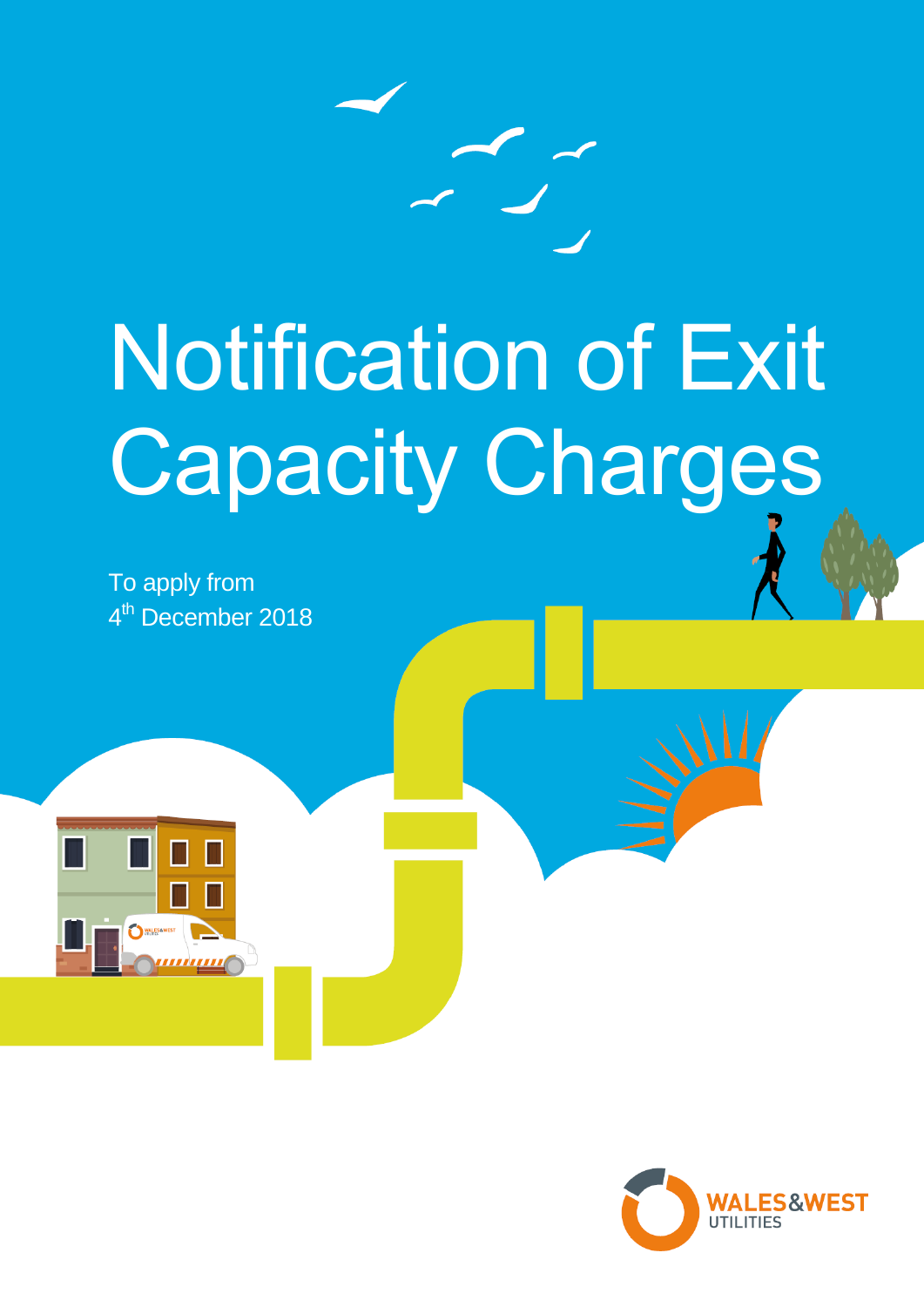# Tcontents

| <b>1.0 Introduction</b>           |     |
|-----------------------------------|-----|
| 1.1. Exit Capacity allowance      | 35. |
| 1.2. Revised Exit Capacity prices |     |
| 1.3. Contact Us                   |     |

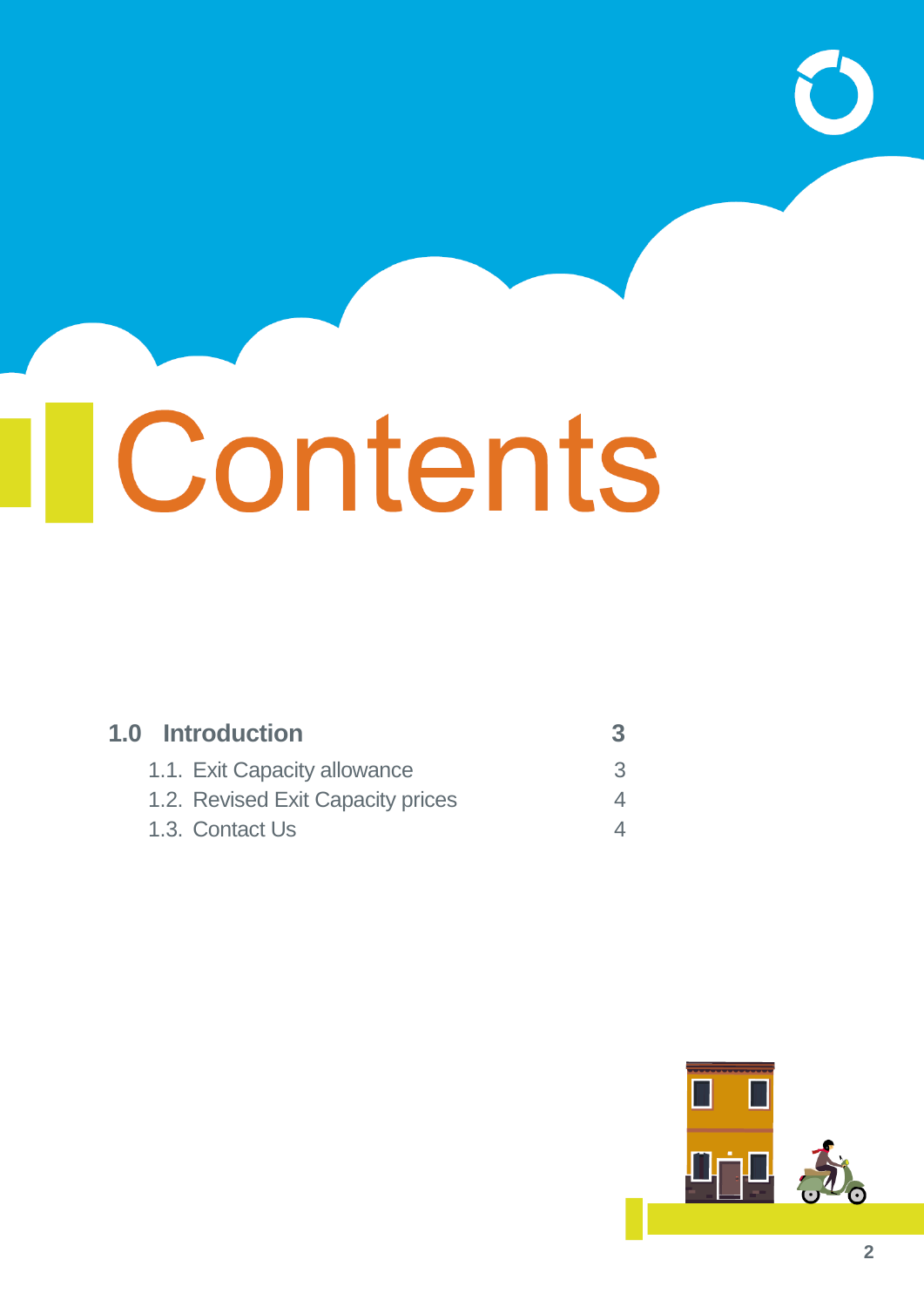<span id="page-2-0"></span>



### <span id="page-2-1"></span>**1.1. Exit Capacity allowance**

RIIO GD1 requires networks to set charges to collect the forecast allowed revenue calculated under the price control. This allowance is split between Transportation revenue and Exit Capacity revenue which recovers the costs incurred from utilising the upstream network, the National Transmission System (NTS).

Where Network actual costs from the NTS deviate from the costs assumed in this forecast the difference is adjusted in T+2.

In the current regulatory year our forecast allowance was based on the forecast costs published by the NTS in May 2016. This forecast was far higher than costs WWU have eventually received.

If WWU were to do nothing then the result would be the collection of our allowances as intended, and a large give back to the shippers in T+2. What WWU therefore intends to do is adjust its prices now so as to give this money back as it is being incurred, faster than our allowance intends.

|                                                    | E'm     | <b>Commentary</b>                                                                                                                                                                                                                                                                           |  |
|----------------------------------------------------|---------|---------------------------------------------------------------------------------------------------------------------------------------------------------------------------------------------------------------------------------------------------------------------------------------------|--|
|                                                    | 2018/19 |                                                                                                                                                                                                                                                                                             |  |
| Exit Capacity Allowance 2018/19                    | 47.6    |                                                                                                                                                                                                                                                                                             |  |
| Forecast exit capacity collection<br>for 2018/19   | 49.7    | Of this a forecasted £33.2m will be collected by the<br>end of November.                                                                                                                                                                                                                    |  |
| Net over / (under) collection                      | 2.1     | The over collection was a result of an increased<br>chargeable base following the data cleanses over<br>the period of December 2017 from those assumed<br>when charges were set.                                                                                                            |  |
| <b>Revised Exit Allowance Collection</b><br>target | 35.8    | WWU seeks to reduce its overall collection from<br>£49.7m down to £35.8m. This reduction comprises:<br>£2.1m give back of the amount already<br>٠<br>overcollected<br>£11.8m give back of the amount our costs<br>$\bullet$<br>have decreased over the period October<br>2018 - March 2019. |  |